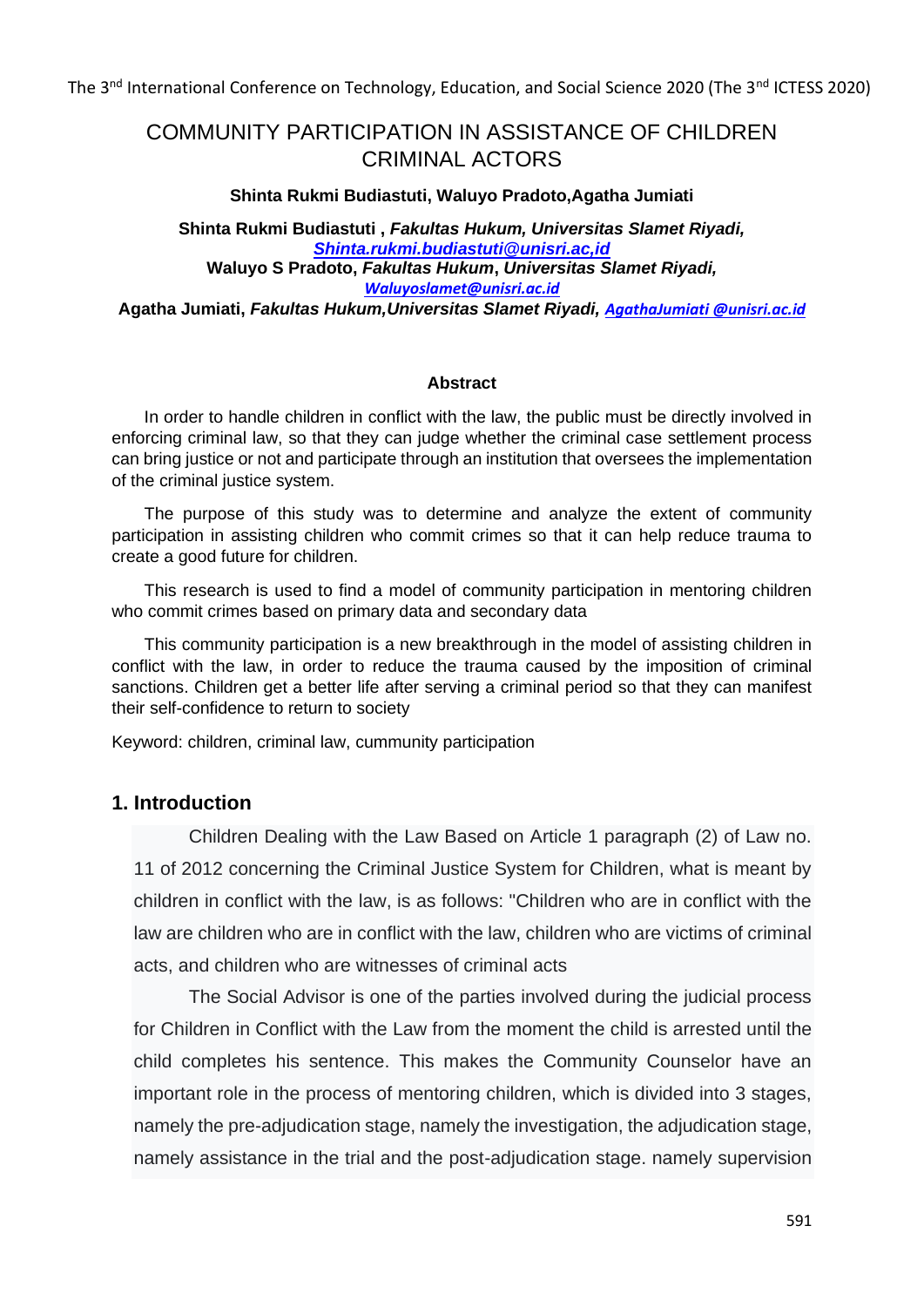and guidance. The existence of children in conflict with the law needs attention and protection, because in essence children cannot protect themselves from various kinds of actions that cause mental, physical, social harm in various fields of life. Children must get protection by individuals, groups, social organizations and the government in particular, most importantly by Community Guides who have an important role in the welfare of the child and their future from various errors in the application of the law to children who face problems with the law, especially in the process of solving cases child criminal. For that we must pay attention and serve them, because they are very sensitive to various threats of mental, physical and social disorders. Children who are faced with the law often cannot protect themselves because of the circumstances. In the case of children in Indonesia, Community Guidance assistance has not been fully implemented in accordance with Article 23 of Law No. 11 of 2012 concerning the Juvenile Criminal Justice System, which explains that children must be given legal assistance and be accompanied by a social advisor or other assistance in accordance with the provisons of laws and regulations and Article 64 of Law No. 11 of 2012 concerning the Juvenile Criminal Justice System which determines that Community Research, mentoring, mentoring, and supervision of children is carried out by Community Advisors.

Community Guidance Assistance is carried out when the child suspect undergoes an examination by the investigator (making the BAP of the child), follows the diversion process that has been determined by the Police by providing assistance to the child during the diversion process, signing the draft file of the diversion report, as well as examination in the trial if indeed the legal process must reach the Court stage. Furthermore, the guidance carried out by the Community Advisor is providing social guidance, strengthening positive personalities and understanding the child suspect during the legal process. The supervision carried out by the Community Advisor is to oversee whether the diversion agreement has been fulfilled or otherwise. If the diversion agreement has been fulfilled, the Community Advisor will make a report aimed at the party conducting the diversion. In the event that the diversion agreement is not implemented within the stipulated time, the Community Advisor will immediately report it to the responsible official as referred to in Article 14 paragraph (1) of the Child SPP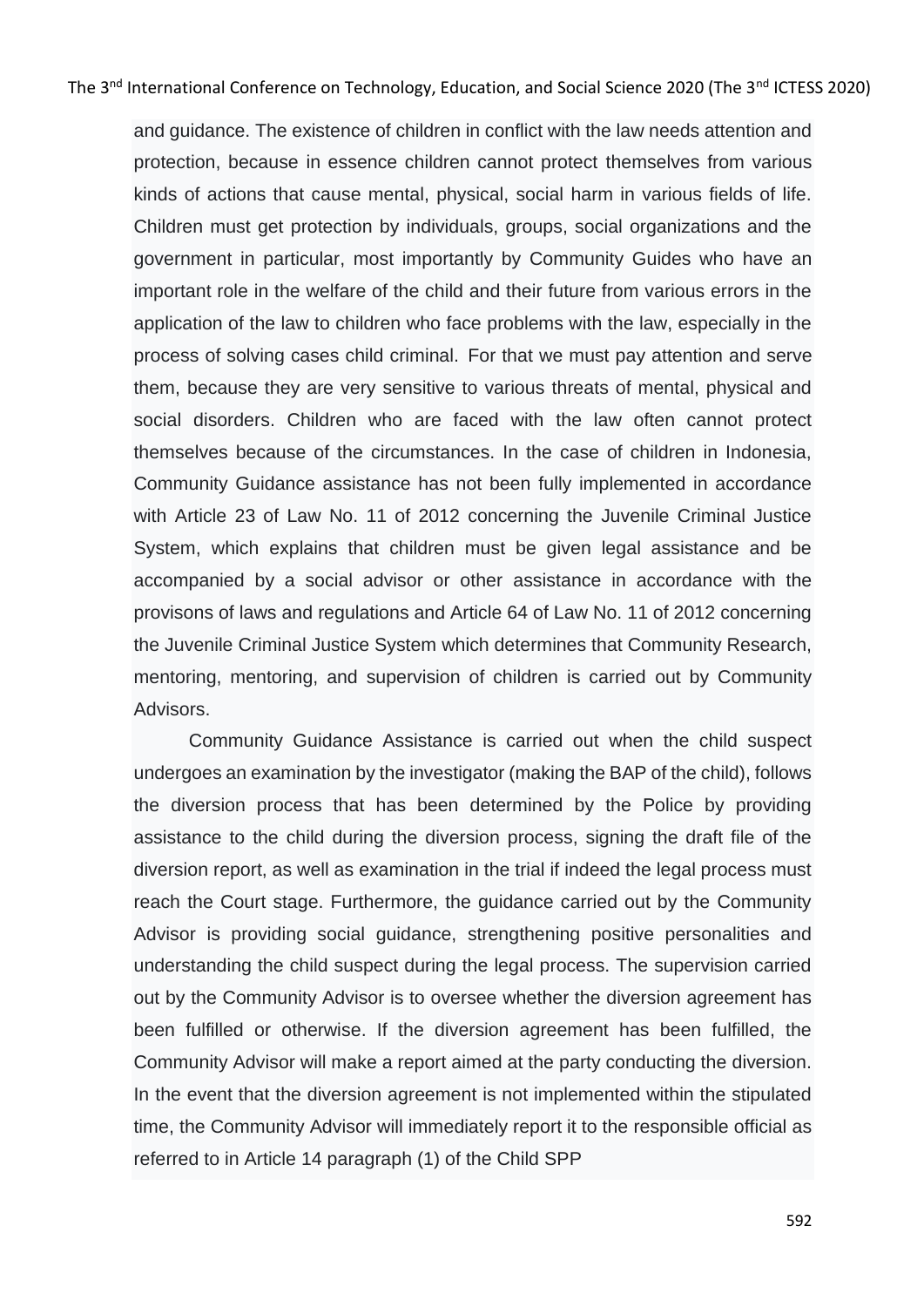#### **2. Research Methods**

The method used in this research is development research (RnD). The data collection technique used was Data and Source Technique Triangulation, then analyzed using the Interactive analysis model. The indicator of the success of the implementation of this research is the Strengthening of the Child Assistance Model by Community Advisors by involving community participation, to participate actively in solving legal problems, especially children as actors and their implications for the field of Social Humanities.

# **3. Result and Discussion**

### 3.1 Child protection

Legal protection for children has a fairly wide spectrum. In various documents and international meetings it is seen that the need for legal protection for children can include various aspects, namely: protection of human rights and freedom of children, protection of children in judicial processes, protection of children's welfare (in the family environment, education and social environment), protection of children in matters of detention and deprivation of freedom, protection of children from all forms of exploitation (slavery, child trafficking, prostitution, pornography, trafficking / drug abuse, exploiting children in committing crimes and so on), protection of street children, child protection from the consequences of war / armed conflict, protection of children against acts of violence.

The rights of children in Law number 35 of 2014 concerning Amendments to Law Number 23 of 2002 concerning Child Protection are regulated in Article 6 which states: "Every child has the right to worship according to his religion, think, and express himself according to his level. intelligence and age under the guidance of parents or guardians. "Perpetrators of child crimes who are awaiting the judicial process get additional problems in terms of morally and psychologically. However, an important problem to be studied is how the criminal justice process must be faced and how the application of legal protection is carried out in the process of examining criminal cases for children who are still vulnerable to their physical and mental abilities.

Various factors make it possible for children to engage in delinquency and criminal activities that can put them in conflict with the law and the criminal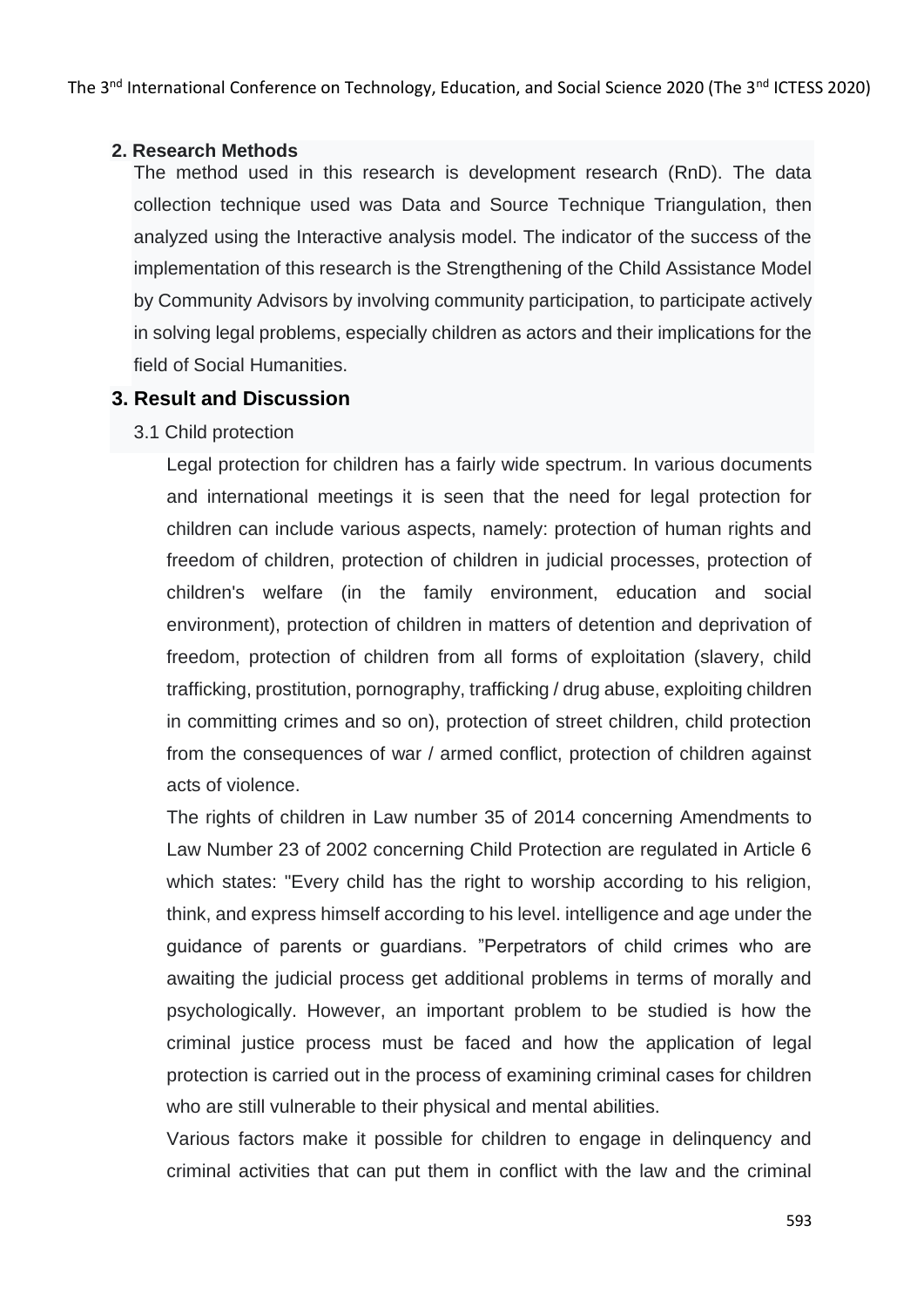justice system. Therefore, the laws and regulations in Indonesia regarding children as victims of crime are regulated in Law Number 35 of 2014 concerning Amendments to Law Number 23 of 2002 concerning Child Protection. Protection of children as perpetrators of criminal acts is now regulated in Law Number 11 of 2012 concerning the Criminal Justice System for children (UUSPPA), based on the provisions of Article 4 paragraph 2 points (1 and 2) the basis for handling children in legal conflict (ABH) from the initial process of investigation until serving a sentence.

The Juvenile Criminal Justice System must prioritize the Restorative Justice approach. The Juvenile Criminal Justice System includes: a. Investigation and prosecution of juvenile crimes are carried out in accordance with the provisions of laws and regulations, unless otherwise provided in this Law; b. Trial of children conducted by the court within the general court; and c. Development, guidance, supervision and / or assistance during the process of implementing a crime or action and after undergoing a crime or action.

### 3.2 Overview of Community Advisors

Law of the Republic of Indonesia Number 11 of 2012 concerning the Juvenile Criminal Justice System states that Community Advisors are functional law enforcement officials who carry out Community Research, guidance, supervision and assistance to children, both inside and outside the criminal justice process.<sup>1</sup>

According to Sumarsono, the Social Advisor, who was previously known as a social justice worker, is an employee whose job is to present data about the client, family and community, background and reasons why a child violates the law. Information / data, among others, were obtained through social worker science approaches / methods. <sup>2</sup>

Menurut Marianti Soewandi, Pembimbing Kemasyarakatan dapat dikatakan sebagai pekerja sosial dalam bidang kehakiman. Pembimbing Kemasyarakatan yang disebut *Probation, Parole,* dan *After Care Officer* harus

<sup>1</sup>RI Law Number 11 of 2012

<sup>2</sup> Sumarsono. Methods and Techniques for Making Litmas for Trial of Child Cases at the Correctional Assistance Citizens Development Court, Jakarta: BPSDM Ministry of Law and Human Rights, 2011. PAGE 5.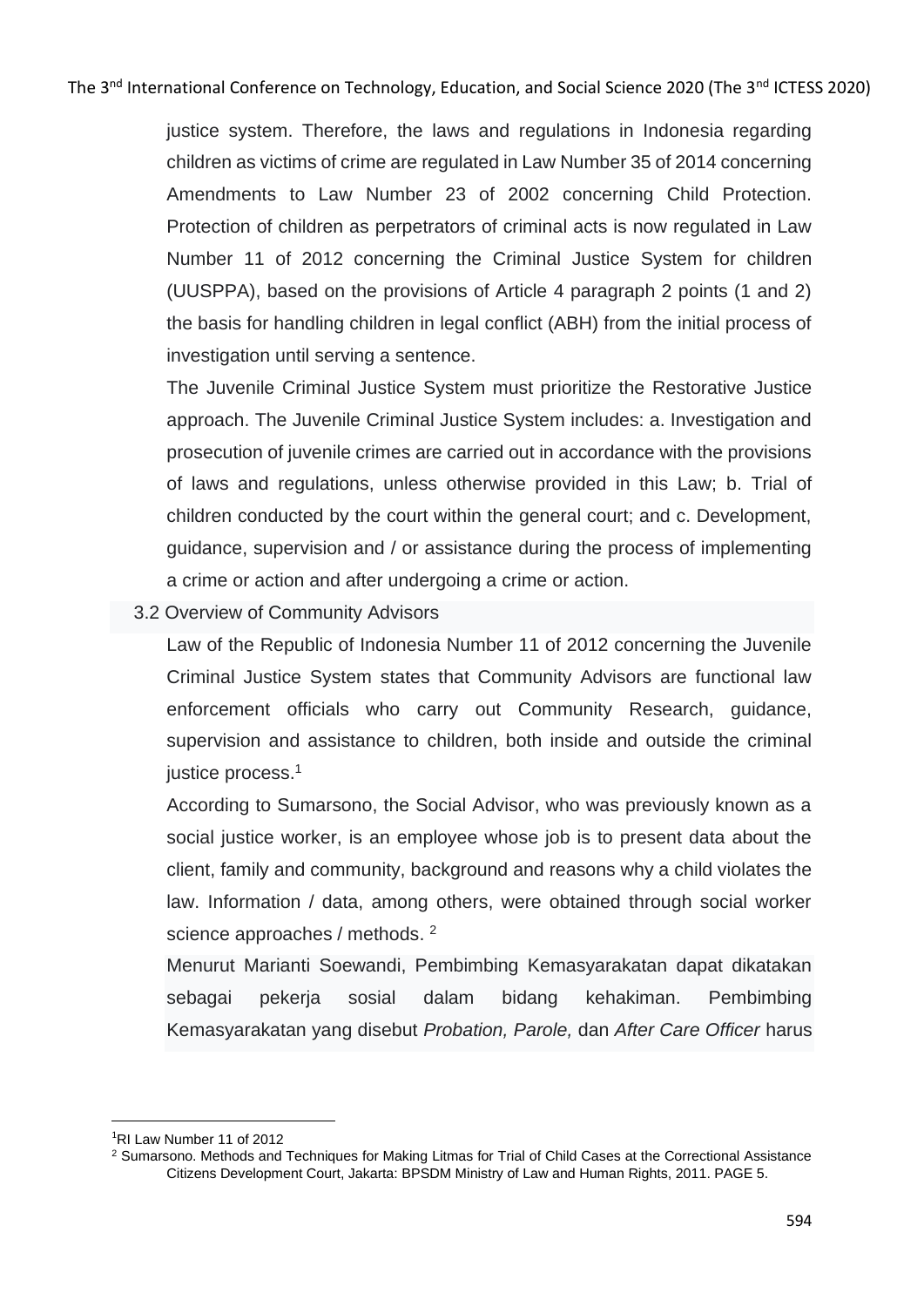memiliki disiplin ilmu tentang pekerjaan sosial, di samping disiplin ilmu lainnya dalam usaha pelaksanaan bimbingan klien secara terpadu.<sup>3</sup>

Article 65 of the Republic of Indonesia Law Number 11 of 2012 concerning the Criminal Justice System for Children, also states that the Social Advisor has the duty to:

a. Making reports on the results of Community Research for diversion purposes, providing assistance, guidance and supervision of children during the diversion process and implementing the agreement, including reporting it to the court if diversion is not implemented.

b. Making reports on the results of community research for the purposes of investigation, prosecution and trial in juvenile cases, both inside and outside the court, including in LPAS and LPKA.

c. Determine child care programs at LPAS and child development programs in LPKA together with other correctional officers.

d. Assisting, guiding, and supervising children who, based on a court decision, are criminalized or subject to action.

e. Provide assistance, guidance, and supervision to children who receive assimilation, parole, pre-release leave, and parole.

In the Diversion process, BAPAS has a strategic role, Assisting, guiding, and supervising children during the Diversion process until the Diversion agreement has been reached and has been ruled by the court, then the PK's task is to provide assistance, guidance and supervision to children, if The Diversion agreement is not implemented within the stipulated time, so the PK must immediately report it to the responsible official. In addition, the Bapas provide assistance and supervision to the process of detention of children. Temporary places for children who are detained during the trial process are the Temporary Child Placement Institutions (LPAS).

> Table I Number of cases of children in conflict with the law handled by BAPAS Surakarta in 2019

<sup>&</sup>lt;sup>3</sup> Marianti Soewandi. Book of Correctional Science Academy Lecture Materials, Client Guidance and Counseling. Jakarta: Secretariat General of the Ministry of Justice and Human Rights of the Republic of Indonesia. 2003, p. 7.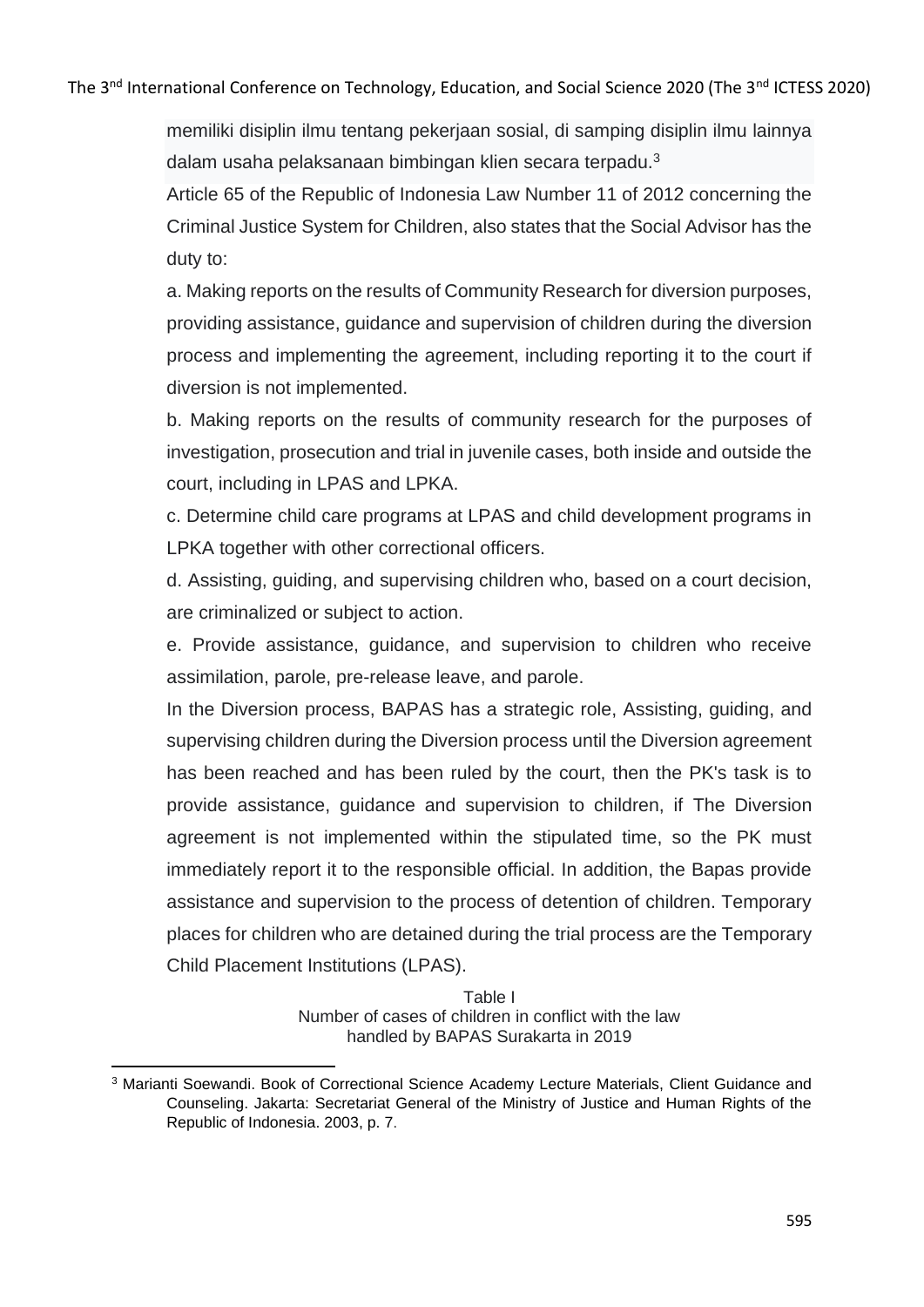| No. | Information                                           | Statement of<br><b>BAPAS</b> | <b>Recommendations</b><br>on the Result of the | Decision<br>in |
|-----|-------------------------------------------------------|------------------------------|------------------------------------------------|----------------|
|     |                                                       |                              | Court's                                        | Process        |
| 1.  |                                                       | 111                          | 92                                             |                |
|     | <b>Diversion</b>                                      |                              |                                                |                |
| 2.  | Punishment                                            |                              |                                                | 33             |
|     | condision<br>a.<br>punishment                         | 29                           | 8                                              |                |
|     | b. imprisonment                                       | 22                           | 40                                             |                |
| 3.  | sanctions action                                      |                              |                                                |                |
|     | a. Child Returns<br>to Parents                        | 7                            | 8                                              |                |
|     | b. Organizing<br><b>Institution Social</b><br>welfare | 25                           | 13                                             |                |
|     | c. Diklat                                             |                              |                                                |                |
|     | Total                                                 | 194                          | 161                                            | 33             |
|     |                                                       |                              | 194                                            |                |

Source: BAPAS Surakarta Social Research Results 2019

#### Tabel 2

## SMS REPORT GATE AWAY DEPKUMHAM CENTRAL JAVA IN 2020

| N <sub>O</sub> | <b>PERIOD</b> | <b>CHILD CLIENT</b> |                | <b>TOTAL</b> | <b>LITMAS</b> | <b>TOTAL</b> |
|----------------|---------------|---------------------|----------------|--------------|---------------|--------------|
|                |               | <b>BKAL</b>         | <b>BKAP</b>    |              | <b>LITA</b>   |              |
|                | January       | 19                  | 0              | 19           | 10            | 76           |
| $\overline{2}$ | February      | 29                  | 0              | 29           | 10            | 86           |
| 3              | March         | 21                  | $\overline{0}$ | 21           | 12            | 114          |
| $\overline{4}$ | April         | 7                   | 0              |              | 8             | 98           |
| 5              | May           | 77                  | $\overline{0}$ | 77           | 55            | 95           |
| 6              | June          | 71                  | $\overline{0}$ | 71           | 57            | 103          |
| 7              | July          | 85                  |                | 86           | 64            | 106          |
| 8              | August        | 87                  |                | 88           | 64            | 77           |

Data Lap GATEAWAY depkumham SMS Information :

BKAL: Boys Client Guidance

BKAP: Girl Client Assistance

LITA: Children's Litmas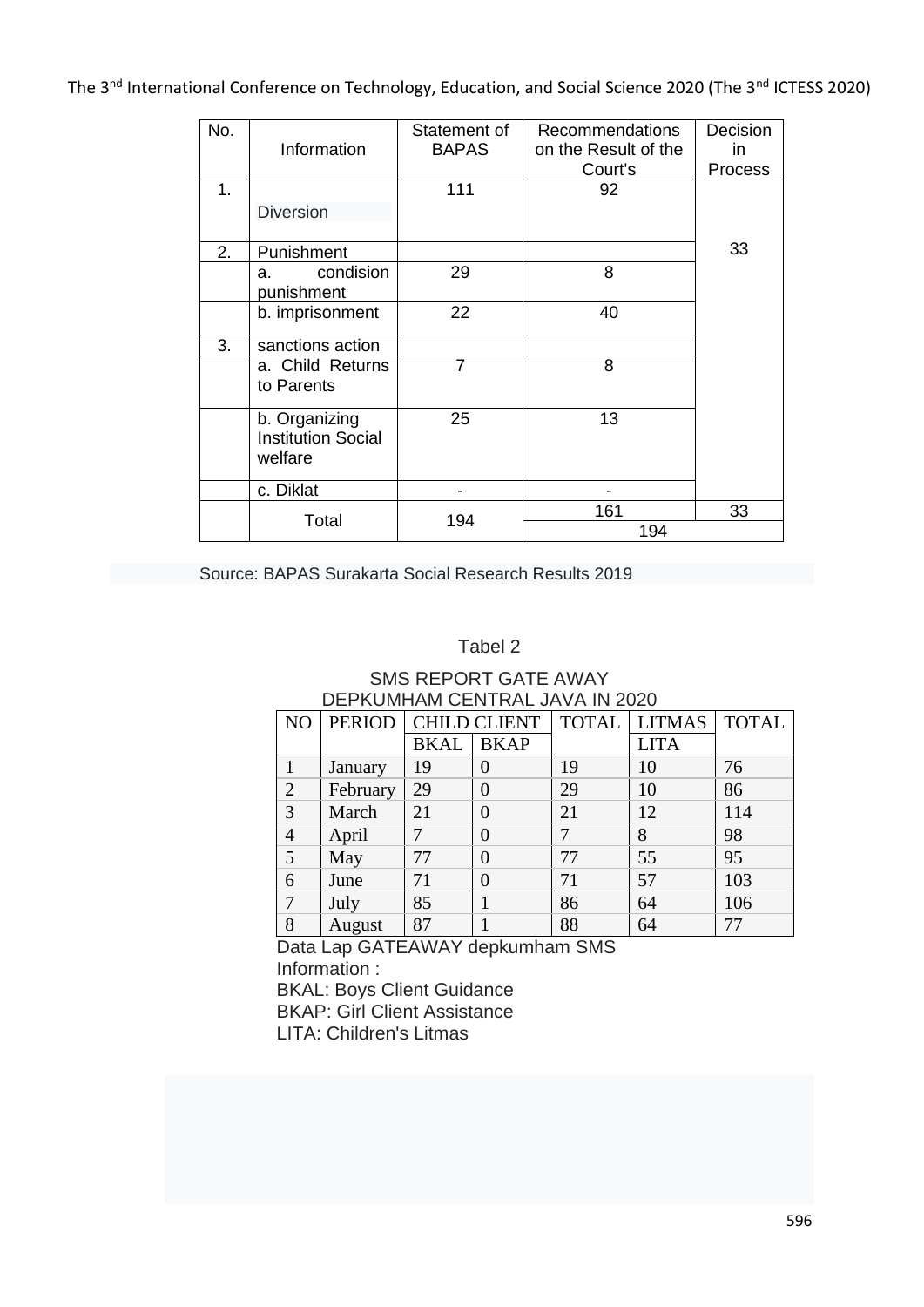3.3 Implementation of Diversion in the Community

In classical theory, juvenile delinquency is discussed as a result of different ways of achieving success. Non delinquent children will obey the rules or laws that apply in achieving success, while delinquent children are just the opposite.<sup>4</sup> Meanwhile, in neo-classical theory, children are influenced by the environment and other individuals in carrying out certain actions. <sup>5</sup> What needs to be understood is that the delinquency committed by children is motivated by various factors. Psychological theory uses the assumption that juvenile delinquency can occur as a result of psychological disorders that affect children from an early age. In sociological theory, delinquent behavior is strongly influenced by the child's environment. On the other hand, some academics also assess delinquent behavior due to a condition of alienation, namely a mental condition in which a person feels excluded or isolated from his environment, from himself, and important people around him, where the person feels that he has lost the ability to adapt. , even refusing to follow social rules. This condition creates feelings of loneliness, fear, and exclusion.<sup>6</sup>

Disorganization or social disorder in the surrounding environment will maintain the social order, including existing social control. In social control theory, delinquent behavior is assumed to have similar motives with other criminal behavior. This theory seeks to explain how society plays a role in monitoring every criminal act, one of which is by arguing that every delinquent act is strongly influenced by family, friendship and social relations. Adequate understanding in seeing cases of delinquency committed by a child will have an impact on the spirit of restorative justice as the goal of diversion. reintegration stage is an important stage both as a victim and as a perpetrator. Often the perpetrators did not get the benefits of diversion as expected. For example,

<sup>4</sup> M.R. Gottfredson dan Hirschi, , 2016, A General Theory of Crime*,* 1990, dalam Kristin C. Thompson, dkk., *Juvenile Delinquency and Disability: Advancing Responsible Adolescent Development*, (Arizona:Springer Nature), hal. 42

<sup>5</sup> Lihat GK Vold & TJ Bernard, 1986, *Theoretical Criminology*, (Oxford: University Press)

<sup>6</sup> Raymond L. Calabresedan Jane Adams, *Alienation: A Cause of Juvenile Delinquency,* Adolescence, Vol. XXV No. 98, (San Diego:Libra Publisher, 1990), hal 1-2, diakses melalui https://search.proquest.com/docview/195922400?ac-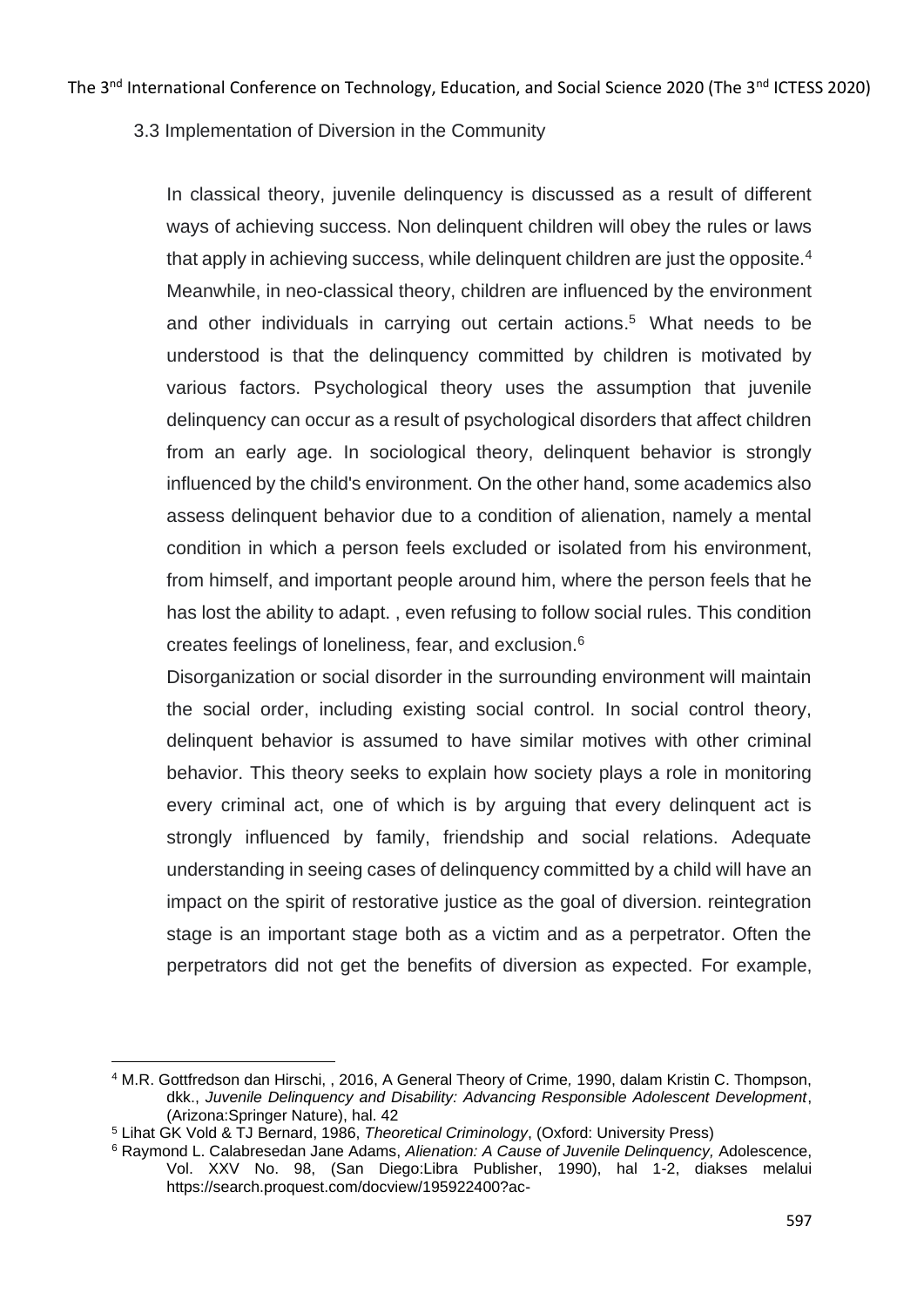experienced by many victims of sexual violence who were not accepted back into learning by the school.

This not only hampers children's rights to access to education but puts them back into victims. Many schools still have policies so that students who become pregnant during the study period must resign themselves. The families of victims generally do not know that diversion is a legal solution. In the understanding of the victim's family, imprisonment is a fair legal settlement. In handling cases, an understanding of the coverage of victims is also important, namely as direct victims, but there are also families who have become indirect victims. direct victims. In this case, the participation of ABH victims is often not optimal because victims do not directly become representatives in the diversion process, even so, do ABH victims feel truly represented? Of course, equal opportunities must also be given to the perpetrators. One of the biggest challenges is when people often stigmatize and label them. Lack of understanding in society in seeing the factors that cause a child to commit a crime is one of the obstacles to this reintegration process. The success of the reintegration process for both the perpetrator and the child is a society that has good social energy, which comes from solidarity, has social awareness and responsibility.

The social institution in this case is the community and NGOs that jointly supervise and handle at a practical level. Communities through various community organizations / NGOs need to jointly take various concrete actions, both prevention and handling, namely<sup>7</sup>:

1. The community plays an active role in participating in various outreach on good ways of life to prevent widespread crime. Being active as a participant in extension is already a form of community concern and a form of participation.

2. Assisting the relevant officials by providing information about the actual existence of the problem, so that with this information the case can be quickly handled.

<sup>7</sup> Maria Sri Iswari JUSTICE RESTORATIVE JUSTICE; HANDLING OF CHILDREN CONCERNING THE LAW (ABH) IN SOCIAL WELFARE PRESPECTIVE, Volume 1 Number 2, October 2020 SOCIAL KHIDMAT, Journal of Social Work and Social Service e-ISSN: 2721-6918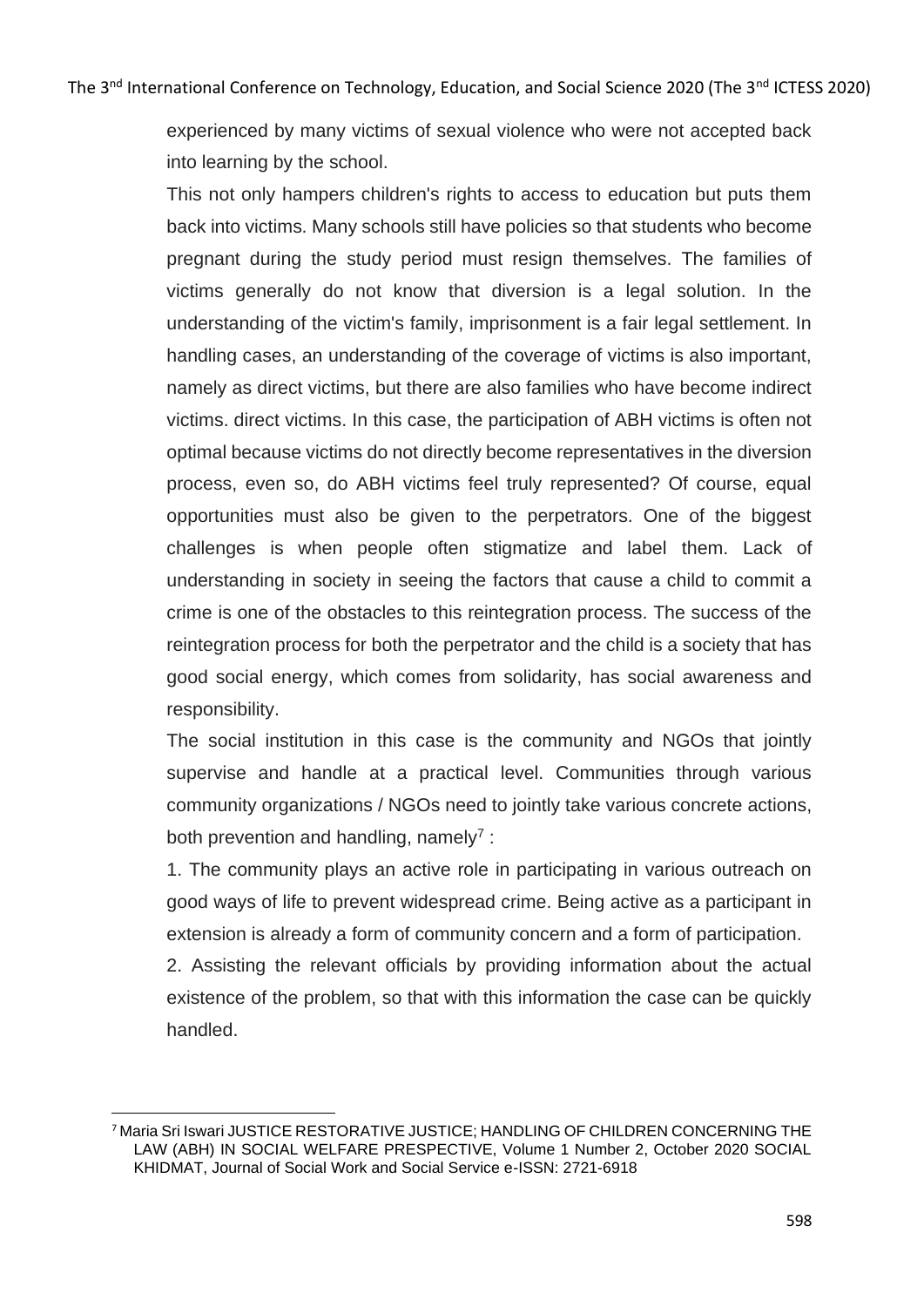3. For people who already understand well about the problems of children in conflict with the law, help inform other communities.

4. The community can provide examples of behavior in accordance with the norms that exist in society in general.

5. The stigma in the community that describes former prison children as negative, has its correct understanding straightened out by the community who already understands that children are victims who need guidance.

6. Besides that, the most basic community assistance is that each family exercises strict control for their children so that they do not fall into violations of the law.

If all these key elements are fulfilled, then the feeling of shame, neglect and pessimism about the environment felt by the victim / perpetrator and family can be reduced.

# **4. Conclusions and suggestions**

The role of the Community Guidance in the diversion process against children who commit criminal acts, namely; first, as a facilitator, second, as an information gatherer, third, as a social researcher, fourth, as a companion and mentor and fifth, as a research report

The community plays an active role in participating in various education on good ways of life to prevent widespread crime. Being active as a participant in counseling is already a form of community concern and a form of participation. Community participation in assisting children who commit crimes is to reduce the sense of trauma received by children who are faced with the law.

# **References**

- M.R. Gottfredson dan Hirschi, , 2016, A General Theory of Crime*,* 1990, dalam Kristin C. Thompson, dkk., *Juvenile Delinquency and Disability: Advancing Responsible Adolescent Development*, (Arizona:Springer Nature).
- GK Vold & TJ Bernard, 1986, *Theoretical Criminology*, (Oxford: University Press)
- Marianti Soewandi. 2003, Book of Correctional Science Academy Lecture Materials, Client Guidance and Counseling. Jakarta: Secretariat General of the Ministry of Justice and Human Rights of the Republic of Indonesia.urnal